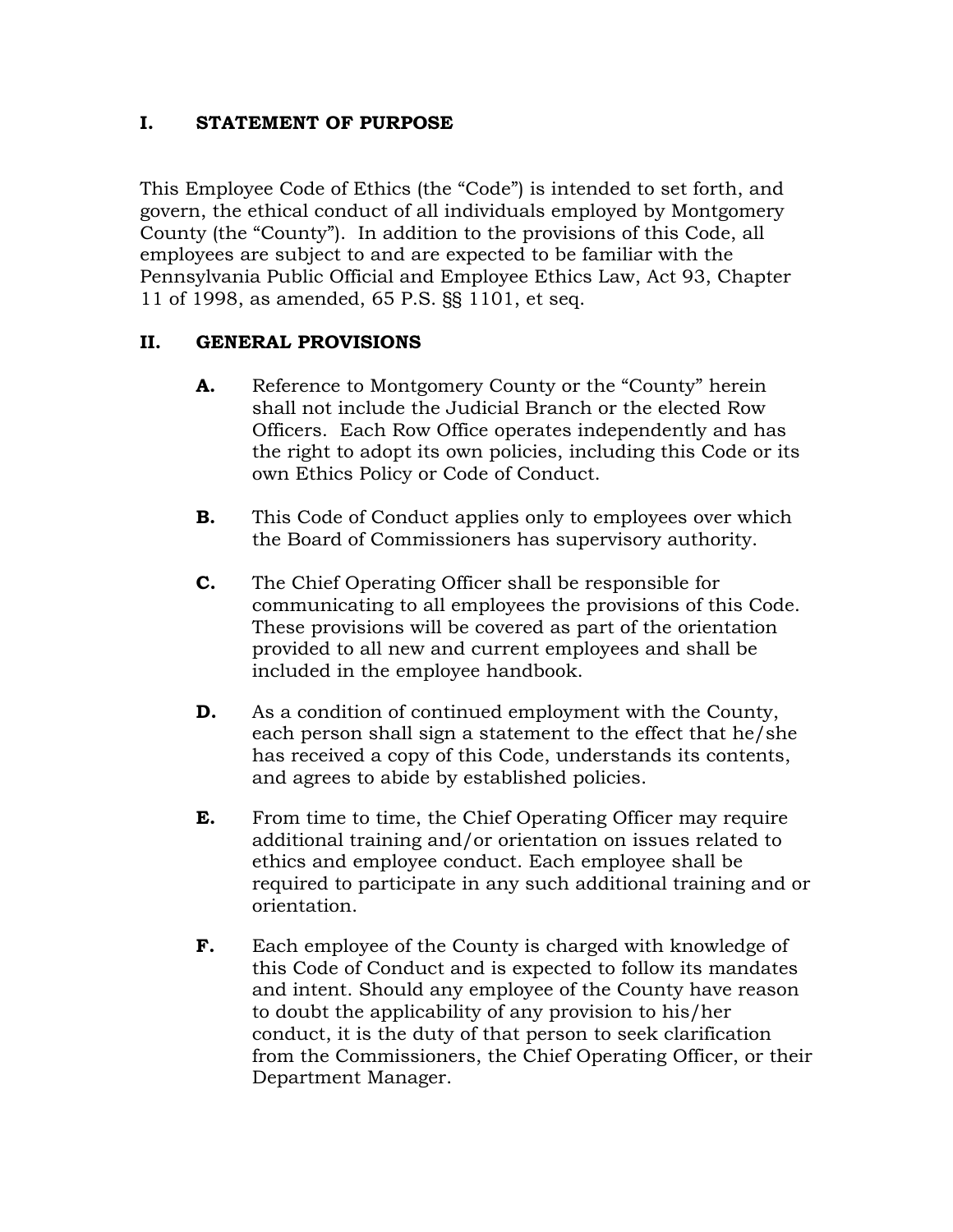**G.** The Commissioners may modify all or part of this Code at their sole discretion.

# **III. CONFLICTS OF INTEREST: ACTUAL & POTENTIAL**

# **A. Actual Conflict of Interest**

An actual conflict of interest is defined as the receipt of some personal benefit in exchange of the employee doing his/her job or in an effort to influence the employee's performance of his/her job. Employees shall not engage in behavior that creates an actual conflict of interest. An actual conflict of interest can arise when an employee exploits their employment in some way for his/her personal benefit.

# **B. Potential Conflict of Interest/Appearance of Impropriety**

Employees must take all necessary steps to avoid potential conflicts of interest or the appearance of impropriety. A potential conflict of interest arises when an employee has the opportunity to exploit their employment for his/her personal benefit or when circumstances exist that create the impression that an employee is mis-using or abusing his/her position. Recognizing that certain potential conflicts of interest are unavoidable, all such potential conflicts of interests must be reported to the Commissioners, the Chief Operating Officer, and the County Solicitor immediately upon discovery.

# **C. Specific Prohibitions**

Specific types of conduct create unacceptable actual or potential conflicts of interest. This conduct is prohibited. It includes but is not limited to, the following behavior by County employees:

- 1. Engaging in outside employment which might in any way interfere with or be in conflict with their duties as employees of the County;
- 2. Engaging directly or indirectly in any business transaction or private arrangement for profit which arises from or is based upon the employee's official position or authority;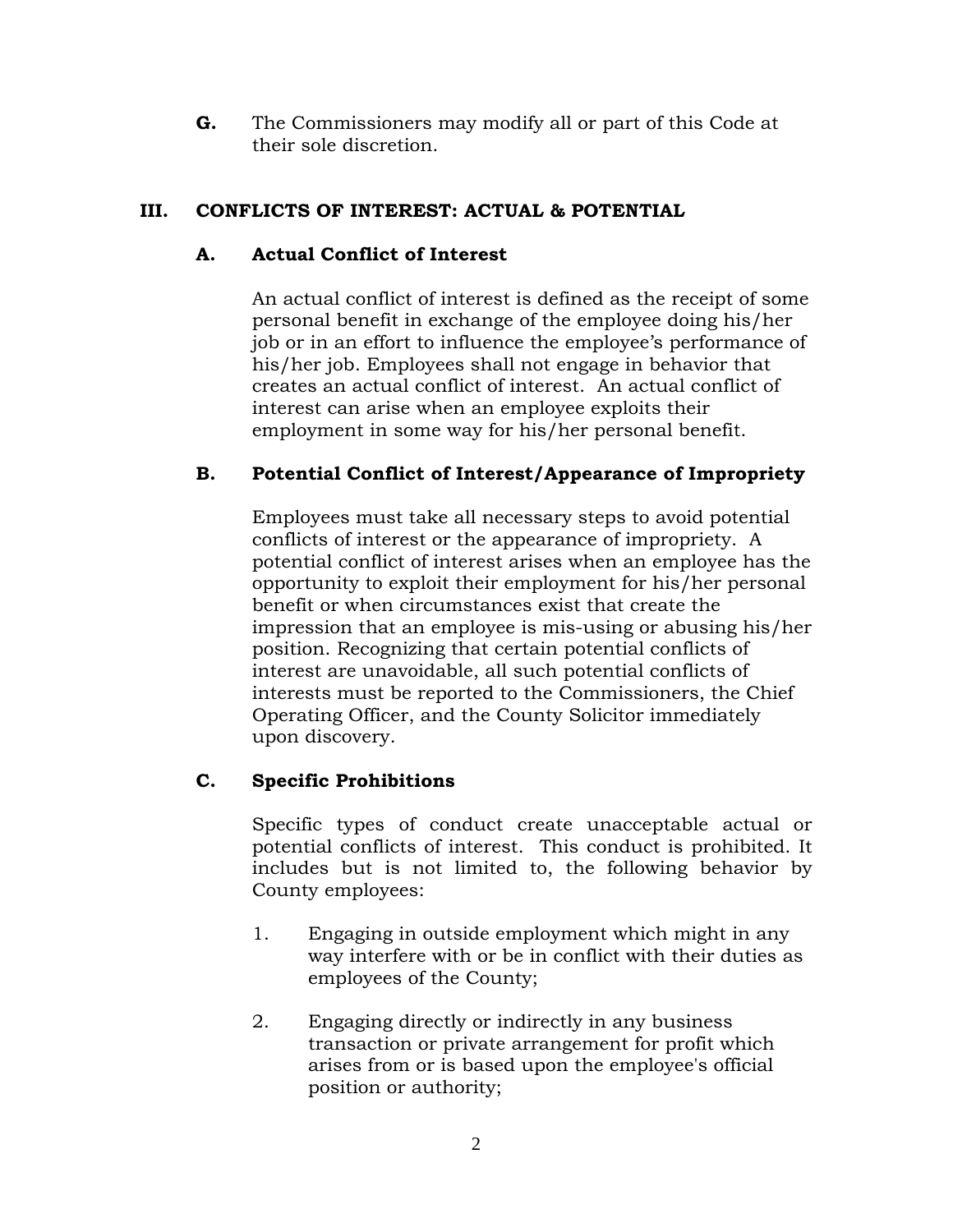- 3. Soliciting or receiving any benefit resulting in personal gain to him/herself (excluding County remuneration) or someone on his/her behalf, the receipt of which influences, or would be reasonably likely to influence, the performance of that employee's job within the County;
- 4. Representing or acting as agent for any private interest, whether for compensation or not, in any transaction in which the County has a direct and substantial interest and which could be reasonably expected to result in a conflict between a private interest of the employee and his/her official public responsibility;
- 5. Engaging in any personal business transaction which would be reasonably likely to negatively influence the performance of that employee's job within the County; or
- 6. Acting in violation of state and/or federal law, including but not limited to the Pennsylvania Public Official and Employee Ethics Law, Act 93, Chapter 11 of 1998, as amended, 65 P.S. §§ 1101, et seq.

# **IV. POLITICAL ACTIVITY**

- **A.** Employees of the County may participate in an individual capacity in political activities (such as campaigning, solicitation, fundraising, canvassing or poll watching) on their own personal time (personal time may not include any time during an employee's working hours, including, but not limited to compensatory time provided by the County), but only to the extent that such participation does not conflict or interfere with the performance of his/her duties and provided that such participation does not conflict with any applicable law, statute, regulation, management directive or other order. However, to the extent a County employee participates in any form of political activity on their own personal time, such employee shall not use their County title or identification in connection with such activities.
- **B.** Employees of the County are prohibited from participating in any political activities during the employee's working hours,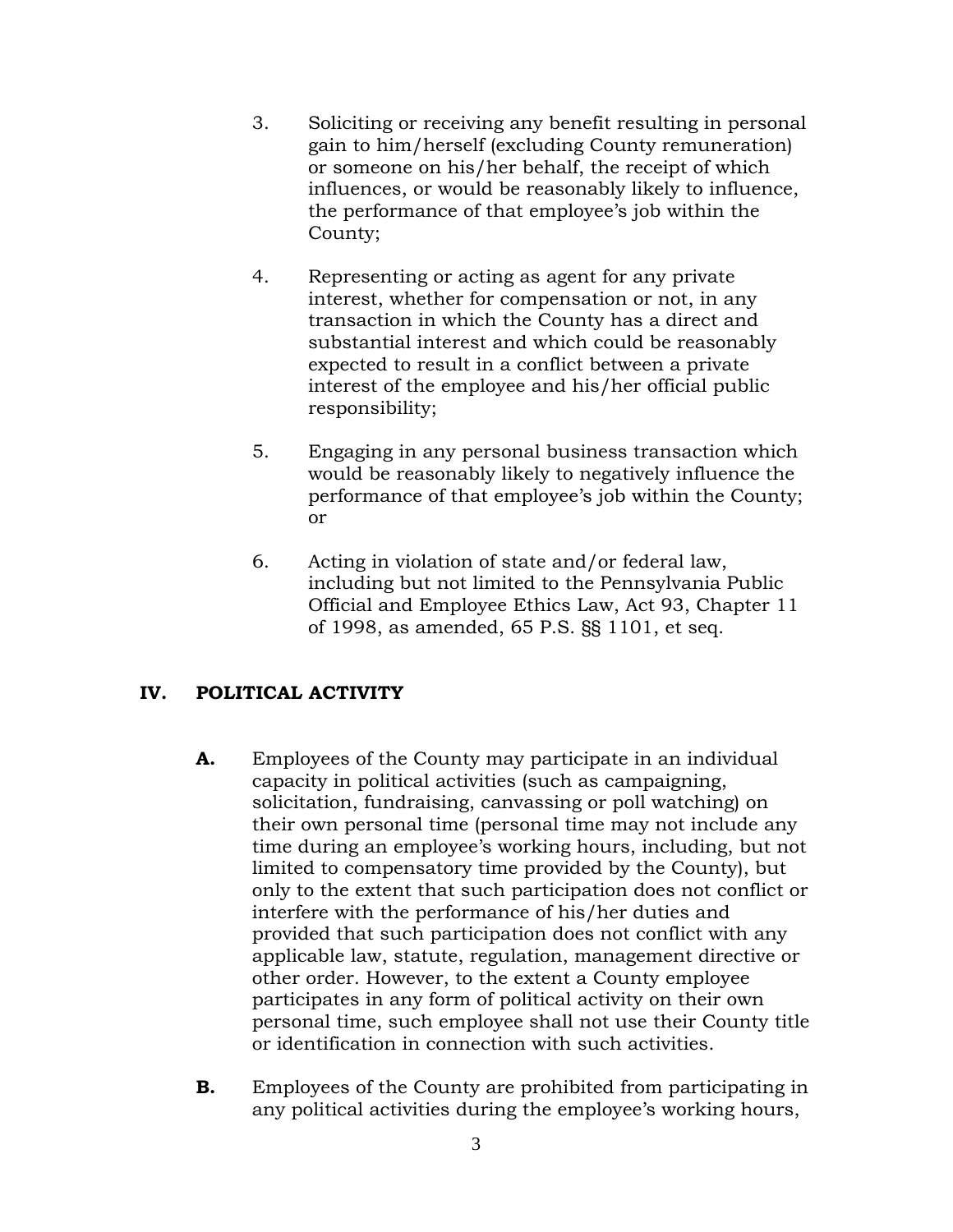and are prohibited from using County supplies, stationary, equipment, uniforms, and all other County resources in connection with any political activity. Moreover, County employees are prohibited from using any information obtained by them as a result of their employment with the County in connection with any political activity.

- **C.** Employees of the County are prohibited from participating in any political activities on any property owned or leased by Montgomery County, except for those areas which are considered public spaces and which are generally open to members of the public.
- **D.** No employee shall solicit or be solicited for political contributions as a condition of employment or with the intent of receiving a personal favor or other benefit related to their County employment.
- **D.** An employee of the County who is a candidate for any public office to which remuneration is or is not attached must notify the Commissioners, the Chief Operating Officer, their immediate supervisor and the County Solicitor of same in writing at least two business days before any general public announcement of the candidacy or the filing of appropriate documents, whichever is earlier.
- **E.** An employee of the County may not accept appointment to another governmental position without first notifying the Commissioners, the Chief Operating Officer and the County Solicitor of same in writing at least two business days before any general public announcement of the appointment. Included in these positions are appointments to state and local offices which may have no set term and which are uncompensated and advisory, but which are nonetheless charged with a governmental purpose.
- **F.** No employee at any time shall be compelled, whether directly or indirectly, to perform political activity of any kind.
- **G.** An employee of the County may participate in charitable, religious and any other public service volunteer work without limitation, subject to the other requirements of this Code.
- **H.** No employee may be given a benefit in his/her job in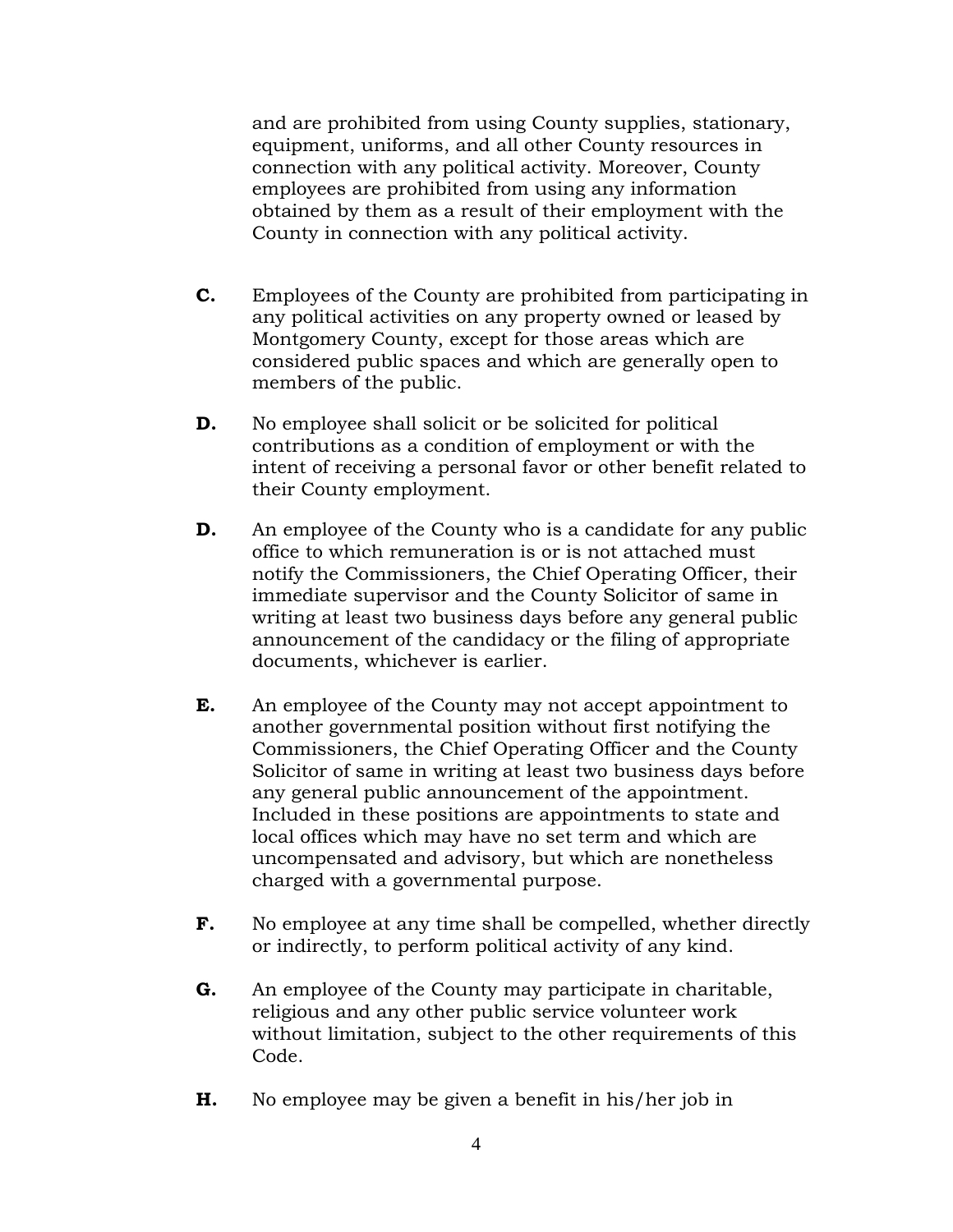exchange for the performance of a political task.

# **V. GIFTS**

- **A.** No employee shall accept gifts, gratuities, favors, loans or any another item(s) from:
	- a. A person or business having a financial relationship with the County;
	- b. A person or business whose operations or activities are regulated or inspected by the County;
	- c. A principal and/or attorney in proceedings in which the County is an adverse party; or
	- d. Any person or business where the performance or nonperformance of any official duty may be influenced or affected.
- **B.** Gifts motivated solely by a family relationship or personal friendship may be accepted and are not prohibited by this Code.
- **C.** Food and perishable items of nominal value may be accepted. Nominal value is considered One Hundred Dollars or less.
- **D.** Those items intended to memorialize community events, special award presentations, unique occasions and other public appearances (i.e., plaques, medals, t-shirts, flowers, candy, baked goods and other perishable items) are assumed to have nominal value and therefore may be accepted.
- **E.** If an employee is uncertain whether a gift offered from a member of the public is acceptable or considered of nominal value, the gift may be conditionally accepted, and the Commissioners, Chief Operating Officer, or County Solicitor shall be consulted as soon as practical regarding whether the gift may be kept, given to charity, or returned to the giver.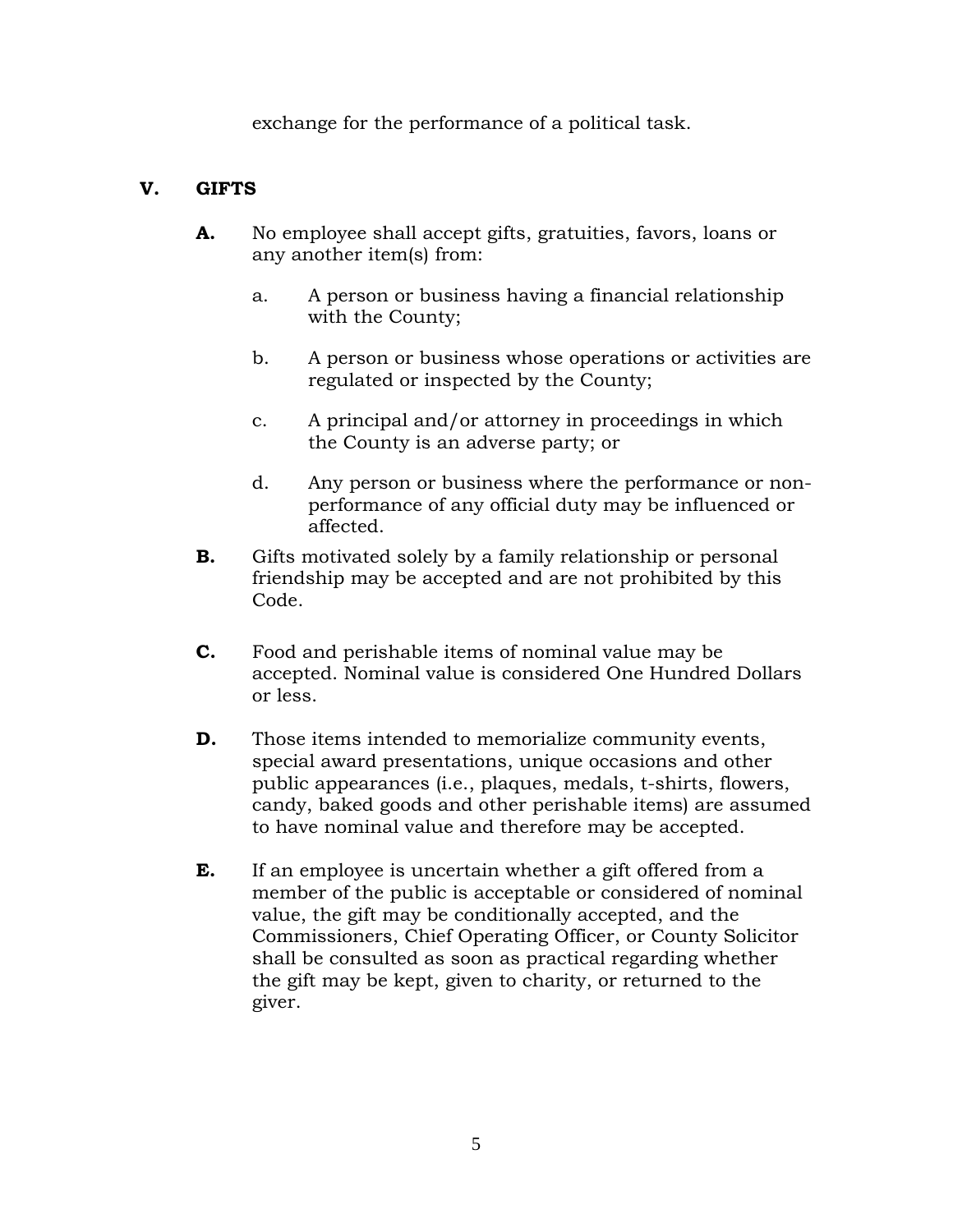#### **VI. MISUSE OF PERSONAL SERVICES AND COUNTY PROPERTY**

- **A.** No employee shall receive, request, encourage or otherwise allow any employee to provide services of a personal nature to them during work hours. This includes any act of intimidation, undue influence or coercion. However, employees may voluntarily provide services of a personal nature for co-workers on personal time.
- **B.** County materials and equipment are intended to be utilized for official county purposes. Personal usage is allowed only if "de minimus" in nature and reasonable under the totality of circumstances, as determined by the Commissioners, the Chief Operating Officer, or the County Solicitor*. However, under no circumstances shall any county materials or equipment be utilized for political purposes, even if considered "de minimus" in nature.*

### **VII. CONFIDENTIALITY**

- **A.** All information, no matter how acquired during the course of employment with the County, is deemed strictly confidential unless such information has been previously made available to the public, and is not to be disseminated to the public unless expressly authorized to do so by Commissioners or Communications Director. Public dissemination includes information provided to family members, friends and the press. No County documents shall be removed from the office where the person is employed unless express permission has been granted. No County documents except public records may be copied, including electronic copies, unless express permission has been granted.
- **B**. Social Media:
	- 1. The use of various social media platforms (Facebook, Twitter, MySpace, etc.) has become a part of everyday life for many people as a quick and inexpensive way to communicate with friends, coworkers, and others. However, employees should be aware that any items they post on social media platforms must comply with the Confidentiality policy, and all other policies, contained herein.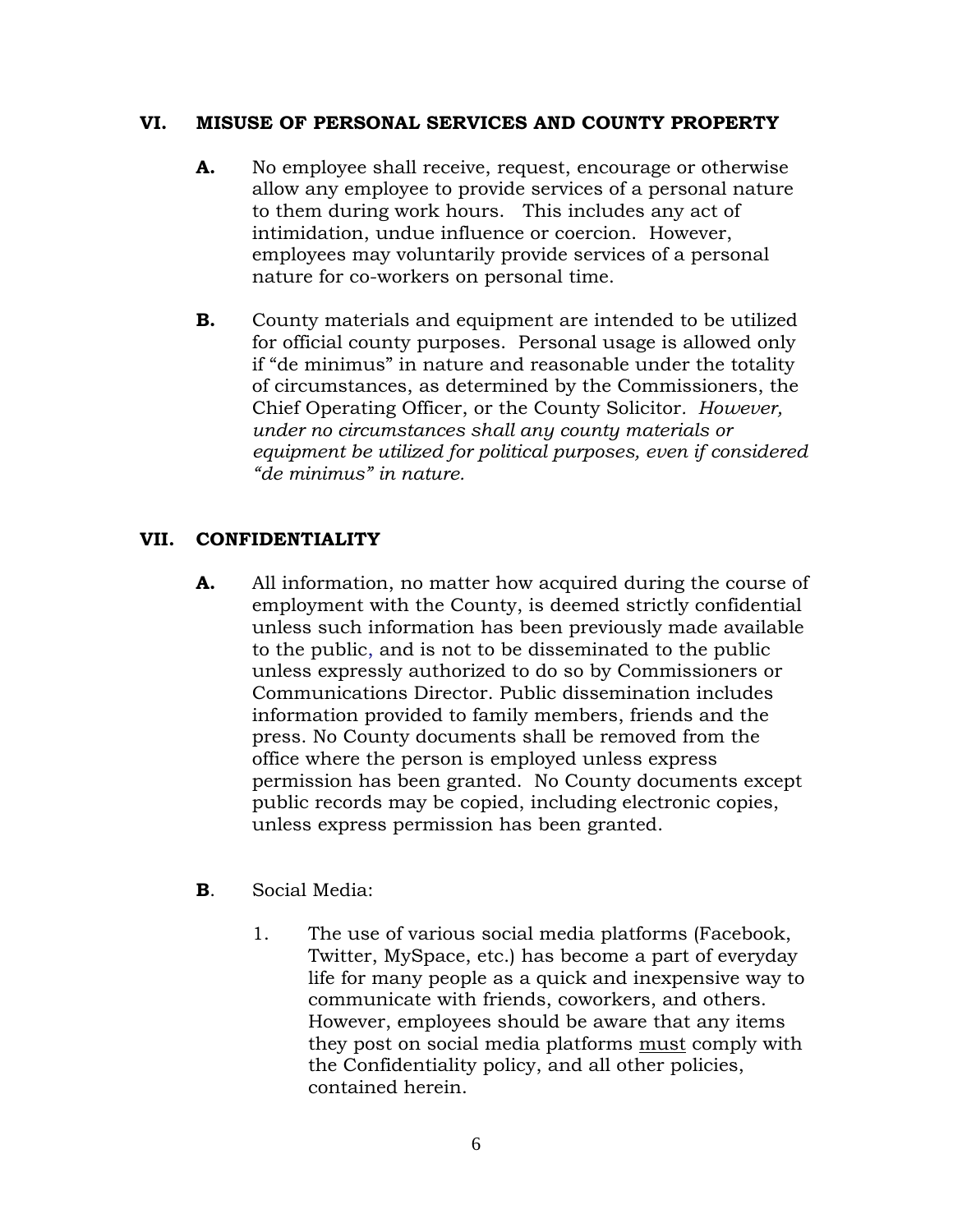- 2. Employees that use social media platforms should be mindful that any items they post online may cause the public to reflect negatively not only upon the employee, but upon the County as well.
- 3. Employees are prohibited from posting any items on social media platforms that expressly or implicitly reference or relate to their employment with the County, including but not limited to, messages regarding personnel or policy matters. Employees are also prohibited from posting any items that may negatively affect the County.

#### **VIII. PERSONAL RELATIONSHIPS AFFECTING EMPLOYMENT**

No employee may directly supervise another employee with whom he/she has a familial or close intimate relationship, including marriage, domestic partners, co-habitation or dating.

#### **IX. ETHICAL VIOLATIONS – REPORTING/ENFORECMENT/PENALTIES**

- **A.** All employees are under an ethical obligation to disclose any violations of this Code to their immediate supervisor, who shall then report the alleged violation to each of the Commissioners, the Chief Operating Officer, and the County Solicitor. The obligation to report applies to any alleged violation which is either:
	- 1. Personally witnessed by the employee; or
	- 2. Where the employee has received reasonably reliable information that a violation has occurred.
- **B.** Attorneys in supervisory roles must pay special attention to Pennsylvania Rule of Professional Conduct 5.1, infra, Responsibilities of Partners, Managers and Supervisory Lawyers, which holds certain individuals in supervisory positions accountable for the ethical violations of others (See Appendix "A").
- **C.** When a violation of the Code of Ethics is alleged to have occurred, the Chief Operating Officer, together with the Solicitor, shall gather all pertinent information related to any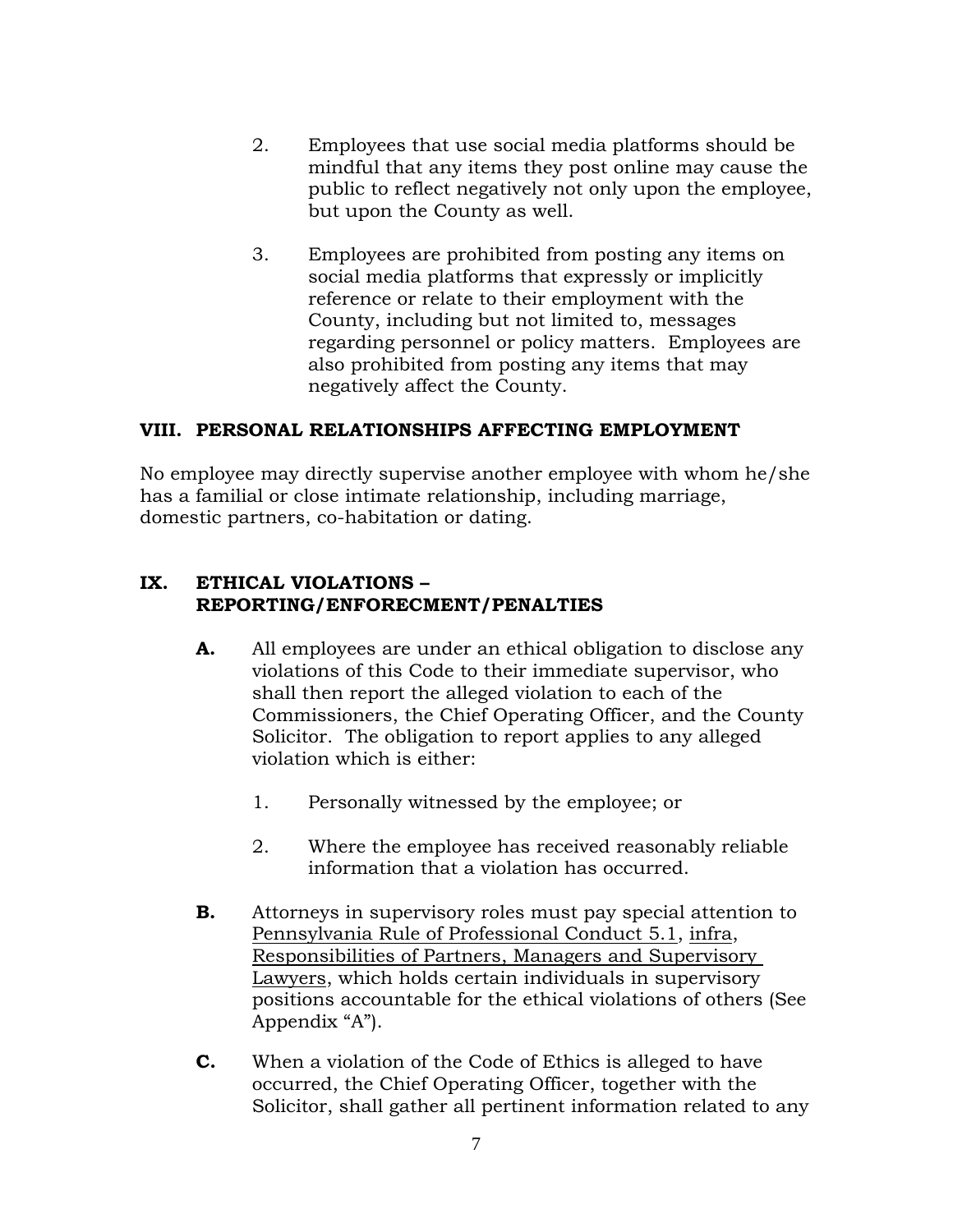alleged violation, make a determination as to whether a violation of the Code of Ethics has occurred, and report their findings in a written report (the "Findings of Fact") to the employee alleged to have committed the violation, with a copy to each of the Commissioners. In the event such employee disputes the Findings of Fact as determined by the Chief Operating Officer and the Solicitor, he/she may request that the Commissioners conduct a review of that determination. Such a request shall be made within 3 business days of receipt by the employee of the Findings of Fact. If at least one Commissioner determines that a review of the determination is warranted, the Commissioners shall then conduct a review of the alleged violation. In that event, the Commissioners, by a majority vote shall make a written determination as to whether a violation of the Code of Ethics has occurred

- **D.** A determination of a violation of the Code of Ethics shall become final and unappealable:
	- **a.** In the event the employee alleged to have committed the violation does not seek a review by the Commissioners of the Findings of Fact within 3 business days of receipt thereof; or
	- **b.** In the event the Commissioners deny the request of the employee to review the determination of the Chief Operating Officer and Solicitor; or
	- **c.** In the event the Commissioners conduct an review of the reported findings of the Chief Operating Officer and Solicitor and make a determination that a violation has occurred.
- **E.** When a violation of the Code of Ethics is found to have occurred, and that determination is final as defined in Article IX.D. above, the discipline procedure applicable to that employee will be followed. Depending upon the seriousness of the violation, an employee may be reprimanded, suspended or terminated.
- **F.** Any employee who reports a violation of this Code of Ethics shall be afforded all of the protections provided by the Pennsylvania Whistleblower Law, 43 P.S. 1421, et seq.